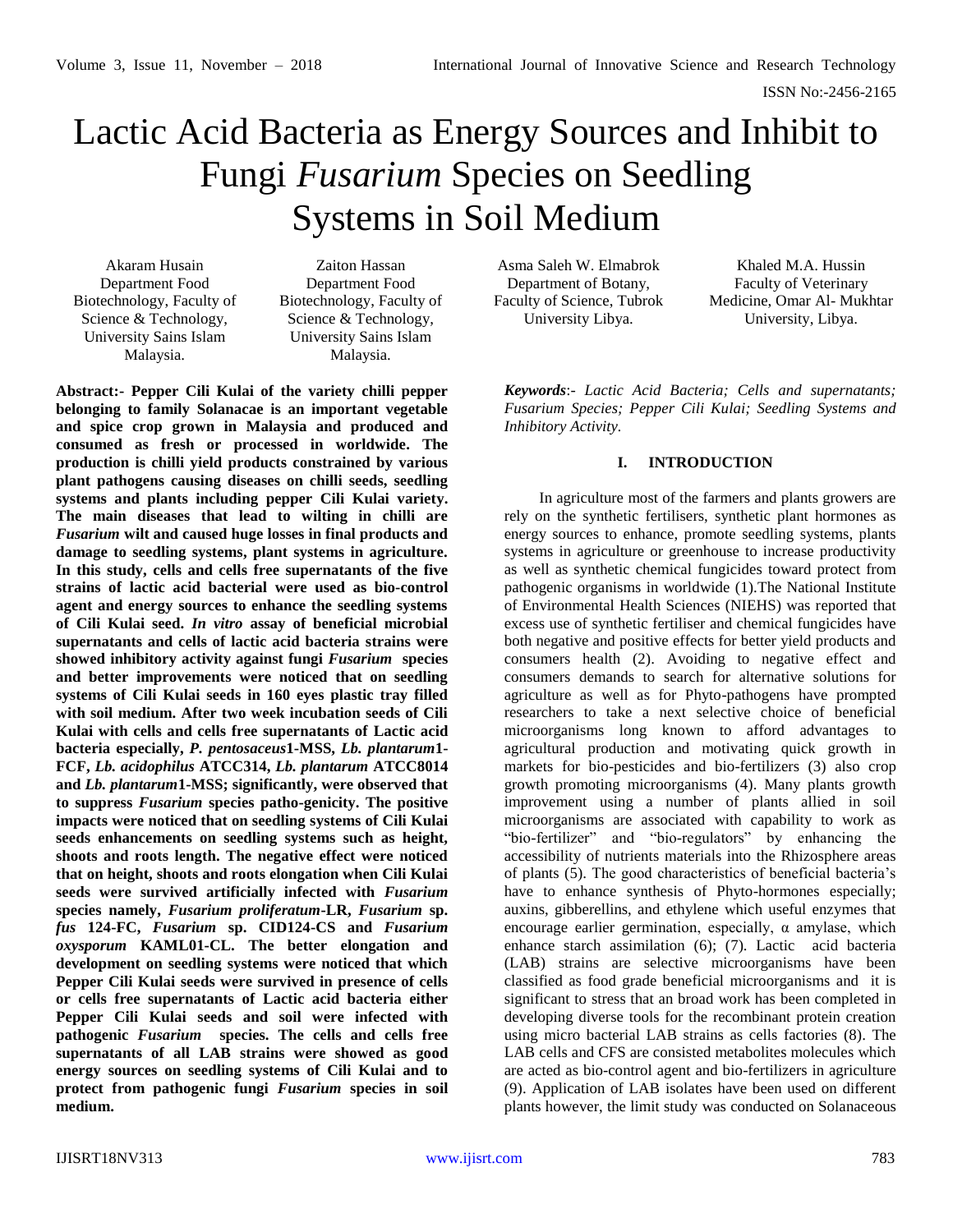plants especially, chilli plant is belonging to family Solanacae and most important in human food in worldwide (10); (11). The wilt plant diseases have been well recognized universally in chilli plants because it caused serious economic loss due to the pathogenic fungi *Fusarium* species causative agent of wilt diseases in many plants (12); (13); (14). This patho-genicity in soil and on plants has been needed to remove by using beneficial microbial bio-control agents; LAB strains have been increased to plant development and final products simultaneously. Treatments of LAB cells and CFS in soil and socked with seeds were indicated as bio-control agents and bio-fertilizers activity to improve seedling systems of pepper Cili Kulai seeds in this study.

#### **II. MATERIALS AND METHODS**

## *A. Preparation of Cells of Lactic Acid Bacteria*

Cells of beneficial microorganism Lactic Acid Bacteria (LAB) species namely, *Lb. plantarum* ATCC8014, *Lb. acidophilus* ATCC314, *P. pentosaceus*1-MSS, *Lb. plantarum*1-MSS and *Lb. plantarum*1-FCF were survived in specific medium the (MRSB Oxoid,) using the technique was described by (15) with small modification and incubated in an incubator shaker for overnight at  $37^{\circ}$ C and cells concentration of each LAB isolates were observed with help of Nanophotomerter-  $\alpha$ to $D_{600}$ <sup>o</sup><sub>A</sub> before each treatments.

## *B. Cells Free Supernatants Preparation*

For preparation of cells free supernatants(CFS) of *Lb. plantarum* ATCC8014, *Lb. acidophilus* ATCC314, *P. pentosaceus*1-MSS, *Lb. plantarum*1-FCF and *Lb. plantarum*1- MSSstrains were inoculated into specific medium MRSB and incubated about 24h maintained at 37°C in aerobic shaker incubator using the method described by (15). Then cells cultures broth of all LAB strains were centrifuged at 11500×g rpm for 10 min at 4°C. The CFS of each LAB strains were filtrated with help of sterile filtered paper 0.45μm pore size Milli pore filter then used for further treatments with soil and pepper Cili Kulai seeds.

## *C. Surface Sterilization of Pepper Cili Kulai Seeds*

The chilli seeds namely, Pepper Cili Kulai seed was purchased and surface sterilization was done using the method was mentioned by (16) with modification. The pepper Cili Kulai seeds were cleaned with running water and exterior sterilized with help of 1% sodium hypochlorite solution for 1- 2 min. After sterilization of seeds were washed with pure sterile distilled water more than three times. The sterilized pepper Cili Kulai seeds were dried in air with help of laminar flow to remove the moisture from seeds after that treatments were done for seedling purposes in soil medium.

# *D. Pathogenic Fungi Fusarium Species Cultures Preparation*

Fungi *Fusarium* species were prepared using highly virulent pathogenic fungi *Fusarium* species were selected namely, *Fusarium* sp. *fus* 124-FC, *Fusarium oxysporum*  KAML01-CL, *Fusarium* sp. CID124-CS and *Fusarium*  *proliferatum*-LR were developed on specific PDA medium and incubation was done at room temperature at  $28^{\circ}$ C for 5 days adopting the processor described by (17) with slight modification. After that the sterilized distilled water 10 to 20ml were poured onto the PDA plate media. Then fungal surfaces were smoothly scraped to release the spores suspensions were collected in sterile bottle separately. The spores suspension were concentrated at  $1\times10^5$  spores/ml was maintained by serial dilution process. Afterward fungal spores of fungi species were homogenized mixing with help of sterilized blender machine for 1-2 min then the artificially infected on pepper Cili Kulai seeds and soil medium for patho-genicity tests.

# *E. Assay on Seedling Systems of Pepper Cili Kulai Seeds in 160 Eyes Plastic Tray*

Effect of LAB cells and supernatants and patho-genicity effect fungi *Fusarium* species on seedling systems of Cili Kulai seeds were assayed *In vitro* as follows; surface sterilized pepper Cili Kulai seeds were treated adopting the described by (17) with modification. Pepper Cili Kulai seeds were separated into the six groups. The first group of chilli seed was survived in soil treated with 5ml of overnight bacterial cultures cells poured in the centre of the 160eye of plastic tray were filled with 25g potting soil without using any synthetic fertilizers at one seed per tray eye. The second group of Pepper Cili Kulai seeds infected with fungi *Fusarium* species and seeds were sown in soil treated with 5ml of LAB culture cells. The third group of the Pepper Cili Kulai seeds were treated with LAB-CFS for 1h and it was dried in air laminar flow. Then the seeds were sowed in soil without synthetic fertilizer. The fourth group of Pepper Cili Kulai seeds were treated with LAB-CFS about 60 min. Then seeds were dried in air and sowed in plastic tray eye filled with 25mg potting soil medium infected with fungi *Fusarium* species. The fifth group of Pepper Cili Kulai seeds were grown in soil infected with 5ml of the five days old fungal spore suspension and each tray eye was inoculated in the centre used as negative control. Then group six Pepper Cili Kulai seeds were soaked with water did not treated with any supplements used as positive control to comparison. After treatments all the seeded trays were in dark chamber at  $30^{\circ}$ C and sprayed with tab water, covered with plastic after that incubated for two week to allow seedling systems. The length of seedling systems such as height, shoot and root were measured using general scale and the treatments were done in triplicate.

#### *F. Data Analysis*

All data were analysed with mean  $\pm$  standard deviation was achieved from each analyses were analyzed with help of one way analysis of variance (ANOVA) and the mean significant was calculated using the Tukey test at  $(P \le 0.05)$ . The statistical analysis was calculated by running the Minitab 16 software.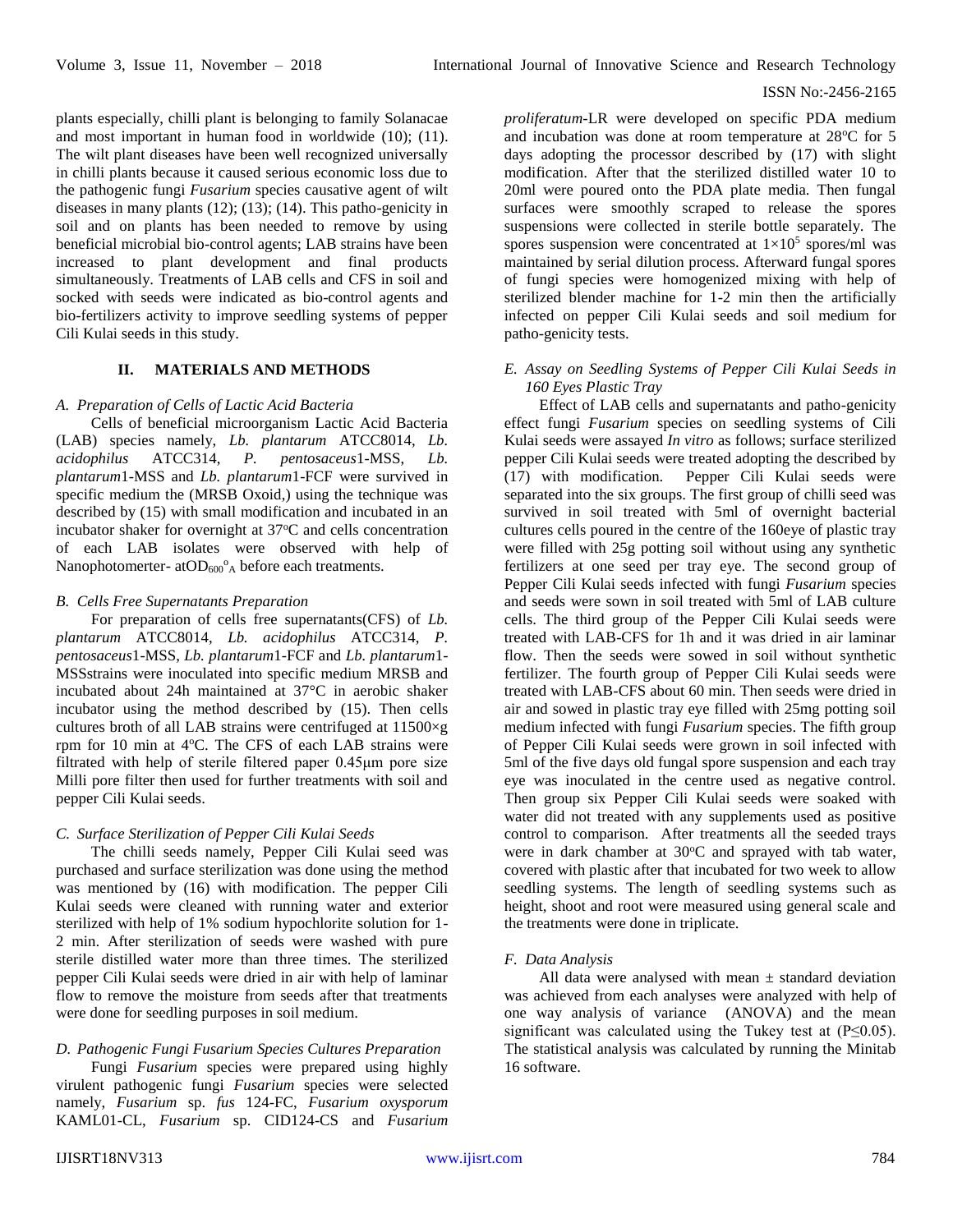#### ISSN No:-2456-2165

# **III. RESULTS**

Improvement on seedling systems such as heights shoots and roots of pepper Cili Kulai seeds artificially were infected *Fusarium* species grown in soil treated with LAB Cells. On the other hands, pepper Cili Kulai seeds were soaked in cells free supernatants of LAB grown in soil artificially were infected *Fusarium* species and seedling systems such as heights shoots and roots were mentioned clearly as following;

# *A. Improvement on Seedling Systems by Cells of Lactic Acid Bacteria*

Improvement on seedling systems of seeds pepper Cili Kulai was infected with spores of pathogenic fungi *Fusarium* species and sowed in soil medium treated with LAB-cells were mentioned as following;

#### *Seedling Heights*

The improvements were recorded that the fungi *Fusarium* species infected with pepper Cili Kulai seeds sowed in soil medium treated with strains LAB-cells significantly (P≤0.05) improved the seedling height in soil medium. The improvement in seedling height was variable depending on the fungi *Fusarium* species infecting the Cili Kulai seeds and the beneficial LAB-cells inoculated to the soil medium. The seedling height of fungi *Fusarium* sp. *fus* 124-FC infected pepper Cili Kulai seeds were improved from 7.56±1.36 cm in soil medium without *Lb. plantarum*1-MSS1 cells to 12.33±2.84 cm in soil medium with *Lb. plantarum*1-MSS cells Figure 1 (A, B & C). Other LAB-cells and fungi *Fusarium*  species on length of pepper Cili Kulai seedling systems of seeds were described in Table 1 after 14 days incubation in soil medium. In the same way, seedling height infected with fungi *F. oxysporum*KAML01-CL was sowed in soil medium mixed with *Lb. plantarum*1-MSS increased from 7.30±1.65 cm(in control) to 10.30±1.57cm (with cells of *Lb. plantarum*1- MSS treatment). The seedling height of fungi *F. proliferatum*-LR infected with pepper Cili Kulai seeds increased from 9.00±0.79 cm (in control) to 10.16±0.76 cm with cells of *Lb. plantarum*1-MSS treatment. The bacterial Cells of *Lb. plantarum* ATCC8014 increased the seedling height of pepper Cili Kulai seeds infected with high virulent Phyto-pathogenic fungi *F. solani*-CS from 9.23±0.20 cm (in control) to 12.00±0.57 (with cells of *Lb. plantarum* ATCC8014 treatment) was described in Table 1 clearly. The results were indicated that soil medium treatment with LAB-cells could promoted the growth of the seedlings systems as recorded by enhancement in seedling heights while the pepper Cili Kulai seeds were artificially infected with the fungi *Fusarium* species before applying in soil and after 14days incubation at 28<sup>o</sup>C in soil medium at room temperature *In Vitro* method.

#### *Seedling Shoot*

Normally, there was no different significantly  $(P \ge 0.05)$ in the shoot length of developed seeds of pepper Cili Kulai when infected with fungi *F. solani*-CS and *F. proliferatum* - LR were sown in LAB treated soil medium was mentioned in

Table 1. On the other hand, the seedling shoot sizes of germinated seeds infected with fungi *F. oxysporum*KAML01- CL was enhanced significantly (P≤0.05) in shoot length was measured from  $6.43\pm1.88$  cm (control) to  $9.16\pm1.04$  cm was sowed in soil medium with cells of *P. pentosaceus*1-MSS strain. Likewise, the length of shoot seeds were infected fungi specie *Fusarium* sp. *fus* 124-FC also promoted significantly (P≤0.05) when it was survived in soil medium treated with cells of *Lb. plantarum*1-MSS in range from 6.00±1.00 (control) to 9.40±0.52cmwith cells of LAB- *Lb. plantarum*1- MSS in soil medium.

## *Seedling Roots*

Root of seedling of Cili Kulai was measured that sowing fungi *Fusarium* species infected pepper Cili Kulai seeds in cells of LAB strains treated in soil medium enhanced the root length of Cili Kulai seed however, it was not significantly different (P≥0.05) compared from control. On the other hand, it was exciting to observe that root length seedling system of pepper Cili Kulai seeds were infected with spores of fungi *F. proliferatum*-LR was noticed that significantly (P≤0.05) smaller in range from  $0.60 \pm 0.36$ cm compared to other treatments that has been mentioned in Table 1 evidently. whereas, the root of seedling system from fungi *Fusarium* sp. CID124-CS infected with pepper Cili Kulai seeds were grown in soil medium inoculated with cells of LAB-*Lb. plantarum*  ATCC8014 was promoted seedling roots system of fungi-*Fusarium* sp. CID124-CS infected with pepper Cili Kulai seeds in range from  $1.43\pm0.05$  to  $4.00\pm0.94$  cm even though it was of no significantly differences in length (P≥0.05) after 14days incubation in soil medium at room temperature.

**Notes:-**In Figure 1 was displayed that(A) germinated Cili Kulai seeds inoculated with cells of *Lb. plantarum*1-MSS was showed good shoot, root and leaflet opened clearly of seedling system (B) germinated Cili Kulai seeds did not inoculated with cells of LAB or fungi (control) showing normal shoot and root enhancements and leaflet opened visibly (C) germinated seeds infected with *Fusarium* sp. *fus* 124-FC showing weak seedling systems shoot and root elongation, leaflet did not opened clearly and surface of root showing many nodes were known as *Fusarium* species diseases symptoms.



Fig 1:- Length of pepper Cili Kulai seeds inoculated with LAB-cells and seedling systems were observed after two weeks incubation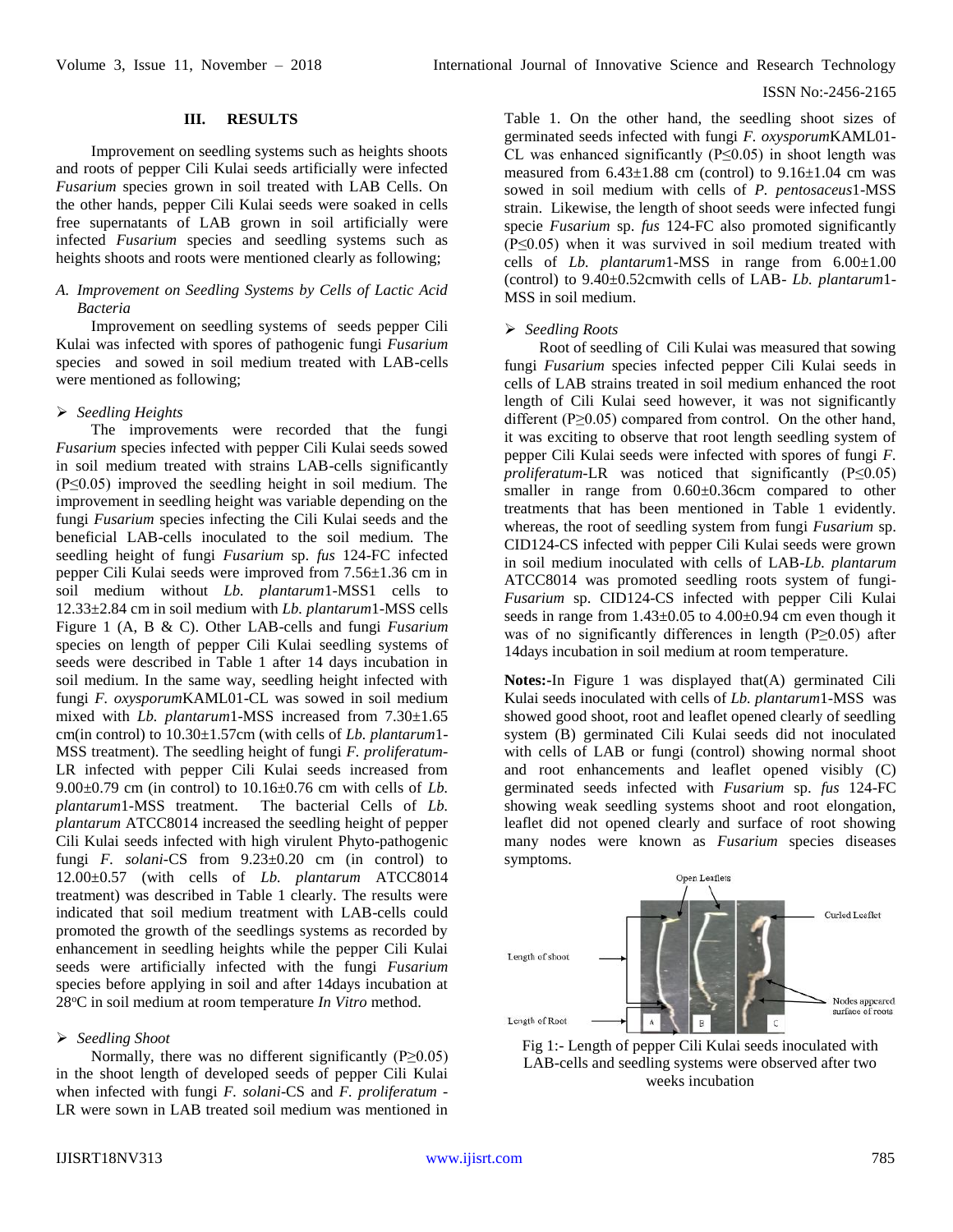| Treatments                                                                                | Measurement of seedling systems |                               |                               |
|-------------------------------------------------------------------------------------------|---------------------------------|-------------------------------|-------------------------------|
|                                                                                           | Seedling height (cm)            | Seedling shoot (cm)           | Seedling root (cm)            |
| Control                                                                                   | $12.00 \pm 0.76$ <sup>a</sup>   | $9.00 \pm 0.76$ <sup>ab</sup> | $3.00 \pm 0.28$ <sup>ab</sup> |
| Cells of LAB treated with seeds                                                           |                                 |                               |                               |
| Lb. plantarum1MSS                                                                         | $9.03 \pm 0.50$ <sup>ab</sup>   | $7.33 \pm 0.76$ <sup>ab</sup> | $2.00 \pm 0.26$ <sup>ab</sup> |
| P. pentosaceus1MSS                                                                        | $9.23 \pm 1.16^{ab}$            | $8.00 \pm 1.40$ <sup>ab</sup> | $2.00 \pm 0.01$ <sup>ab</sup> |
| Lb. acidophilus ATCC314                                                                   | $10.00 \pm 0.68$ <sup>ab</sup>  | $8.00 \pm 1.20$ <sup>ab</sup> | $2.10 \pm 0.55$ <sup>ab</sup> |
| Lb. plantarum ATCC8014                                                                    | $10.00 \pm 1.68$ <sup>ab</sup>  | $8.83 \pm 1.41$ <sup>ab</sup> | $2.06 \pm 0.95$ <sup>ab</sup> |
| Lb. Plantarum1FF                                                                          | $10.36 \pm 1.89$ <sup>ab</sup>  | $7.50 \pm 0.81$ <sup>ab</sup> | $3.00 \pm 1.10^{ab}$          |
| Seed infected with fungi-CL and grown in soil medium<br>treated with strains of LAB-cells |                                 |                               |                               |
| Lb. plantarum1MSS + Fungi-CL                                                              | $10.30 \pm 1.57$ <sup>ab</sup>  | $9.73 \pm 1.41^{ab}$          | $2.00 \pm 0.51$ <sup>ab</sup> |
| $P.$ pentosaceus1MSS + Fungi-CL                                                           | $10.23 \pm 1.06^{ab}$           | $9.16 \pm 1.04^a$             | $1.06 \pm 0.20$ <sup>ab</sup> |
| Lb. acidophilus $ATCC314 + Fungi-CL$                                                      | $10.00 \pm 0.65$ <sup>ab</sup>  | $8.16 \pm 0.35$ <sup>ab</sup> | $2.00 \pm 0.64$ <sup>ab</sup> |
| Lb. plantarum ATCC8014 + Fungi-CL                                                         | $9.13 \pm 1.00^{ab}$            | $9.00 \pm 0.64^{ab}$          | $1.06 \pm 0.40^{ab}$          |
| $Lb.$ Plantarum1FF + Fungi-CL                                                             | $10.16 \pm 0.57$ <sup>ab</sup>  | $9.00 \pm 0.11$ <sup>ab</sup> | $1.16 \pm 0.69$ <sup>ab</sup> |
| Fungi-CL                                                                                  | $7.30 \pm 1.65^b$               | $6.43 \pm 1.88$ <sup>ab</sup> | $0.86 \pm 0.23$ <sup>ab</sup> |
| Seed infected with fungi-CS and grown in soil medium<br>treated with LAB strains cells    |                                 |                               |                               |
| Lb. plantarum $1MSS + Fungi-CS$                                                           | $9.33 \pm 0.28$ <sup>ab</sup>   | $8.30 \pm 0.34$ <sup>ab</sup> | $1.03 \pm 0.05$ <sup>ab</sup> |
| $P.$ pentosaceus1MSS + Fungi-CS                                                           | $9.43 \pm 0.20$ <sup>ab</sup>   | $8.03 \pm 0.41$ <sup>ab</sup> | $1.23 \pm 0.11^{ab}$          |
| Lb. acidophilus $ATCC314 + Fungi-CS$                                                      | $9.06 \pm 0.92$ <sup>ab</sup>   | $8.23 \pm 0.46$ <sup>ab</sup> | $1.16 \pm 0.76$ <sup>ab</sup> |
| Lb. plantarum $ATCC8014 + Fungi-CS$                                                       | $12.00 \pm 0.57$ <sup>a</sup>   | $8.06 \pm 0.40$ <sup>ab</sup> | $4.00 \pm 0.94$ <sup>a</sup>  |
| $Lb.$ Plantarum1FF + Fungi-CS                                                             | $11.00 \pm 0.25$ <sup>ab</sup>  | $9.00 \pm 0.76$ <sup>ab</sup> | $2.10 \pm 1.01^{ab}$          |
| Fungi-CS                                                                                  | $9.23 \pm 0.20$ <sup>ab</sup>   | $8.00 \pm 0.76$ <sup>ab</sup> | $1.43 \pm 0.05$ <sup>ab</sup> |
| Seed infected with fungi-FC and grown in soil medium<br>treated with LAB strains cells    |                                 |                               |                               |
| Lb. plantarum $1MSS + Fungi-FC$                                                           | $12.33 \pm 2.84$ <sup>a</sup>   | $9.40 \pm 0.52$ <sup>a</sup>  | $3.00 \pm 2.92$ <sup>ab</sup> |
| $P.$ pentosaceus1MSS + Fungi- $FC$                                                        | $10.36 \pm 0.41$ <sup>ab</sup>  | $9.00 \pm 017$ <sup>ab</sup>  | $1.46 \pm 0.25$ <sup>ab</sup> |
| Lb. acidophilus ATCC314 + Fungi-FC                                                        | $11.00 \pm 0.63^{ab}$           | $9.00 \pm 017$ <sup>ab</sup>  | $2.00 \pm 0.73$ <sup>ab</sup> |
| Lb. plantarum ATCC8014 + Fungi-FC                                                         | $9.46 \pm 0.55$ <sup>ab</sup>   | $8.00 \pm 0.50$ <sup>ab</sup> | $2.00 \pm 0.55$ <sup>ab</sup> |
| $Lb.$ Plantarum1FF + Fungi- $FC$                                                          | $11.16 \pm 1.15^a$              | $9.30 \pm 1.53$ <sup>a</sup>  | $1.86 \pm 0.55$ <sup>ab</sup> |
| $Fungi$ - $FC$                                                                            | $7.56 \pm 1.36$ <sup>b</sup>    | $6.00 \pm 1.00$ <sup>b</sup>  | $1.56 \pm 0.60$ <sup>ab</sup> |
| Seed infected with fungi- $LR$ and grown in soil medium<br>treated with LAB strains cells |                                 |                               |                               |
| Lb. plantarum1MSS +Fungi-LR                                                               | $10.16 \pm 0.76$ <sup>ab</sup>  | $9.00 \pm 0.86$ <sup>ab</sup> | $1.16 \pm 0.28$ <sup>ab</sup> |
| $P.$ pentosaceus1MSS + Fungi-LR                                                           | $9.33 \pm 1.15^{ab}$            | $8.00 \pm 1.00$ <sup>ab</sup> | $2.00 \pm 0.50$ <sup>ab</sup> |
| Lb. acidophilus $ATCC314 + Fungi-LR$                                                      | $9.16 \pm 0.76$ <sup>ab</sup>   | $8.16 \pm 1.25$ <sup>ab</sup> | $1.00 \pm 1.86$ <sup>b</sup>  |
| Lb. plantarum ATCC8014 + Fungi-LR                                                         | $9.16 \pm 0.28$ <sup>ab</sup>   | $8.00 \pm 0.57$ <sup>ab</sup> | $2.00 \pm 0.50$ <sup>ab</sup> |
| Lb. Plantarum1FF + Fungi-LR                                                               | $10.16 \pm 1.25$ <sup>ab</sup>  | $9.40 \pm 1.51$ <sup>a</sup>  | $0.76 \pm 0.25$ <sup>ab</sup> |
| Fungi-LR                                                                                  | $9.00 \pm 0.79$ <sup>ab</sup>   | $8.30 \pm 1.12$ <sup>ab</sup> | $0.60 \pm 0.36^b$             |

Table 1:- Seedling systems of pepper Cili Kulai seed infected with fungi *Fusarium* species and grown in soil treated with cells of LAB strains

**Notes:-**In Table 1 showed that means with the same letters are did not significantly differences (P≥0.05) and means with the different letters are showed significantly differences (P≤0.05); Fungi*Fusarium* species: CS =*Fusarium* sp. CID124*,* CL =*F. oxysporum*  KAML01*,* FC =*Fusarium* sp. *fus* 124 and LR = *F. proliferatum.*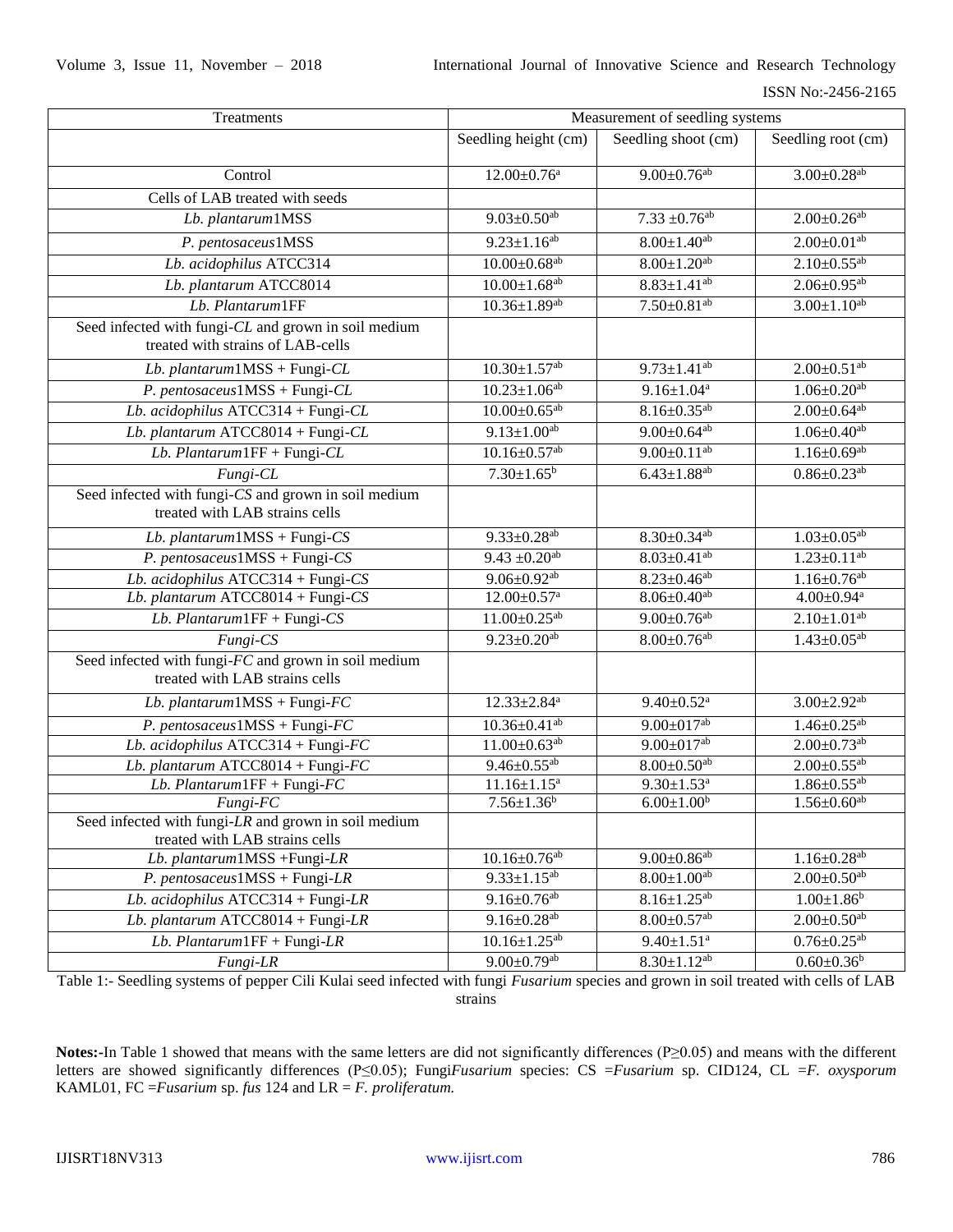#### ISSN No:-2456-2165

*B. Improvement on Seedling Systems by Cells Free Supernatants of Lactic Acid Bacteria*

On the other hand, improvement on seedling height of pepper Cili Kulai seeds soaked in LAB- CFS and it was grown in soil medium infected with fungi *Fusarium* species were mentioned as following;

## *Seedling height*

It has been observed that the sowing pepper Cili Kulai seeds soaked in LAB-CFS in soils infected artificially with fungi *Fusarium* species significantly (P≤0.05) increased the seedling height. The improvement in seedling height was variable depending on the LAB- CFS used to treat in soil and the fungi inoculated to pepper Cili Kulai seed. The height of seedling systems of seed infected with fungi *F. proliferatum*-LR improved from 8.00cm (in soil medium without LAB-CFS of *Lb. plantarum*1-MSS) to 11.40cm (in soil medium with LAB-CFS of *Lb. plantarum*1-MSS) as mentioned in Figure 2 (A, B & C) clearly.



Fig 2:- Length of seedling systems pepper Cili Kulai seeds treated with LAB-CFS and it was sowed in soil observed after two weeks incubation

**Notes:-**In Figure 2 was displayed that (A) Germinated pepper Cili Kulai seeds were treated with CFS of *Lb. plantarum*1- MSS indicating good manifestation of leaves, root improvements and leaflet has been opened clearly, (B) Germinated pepper Cili Kulai seeds have not been inoculated with cells of LAB or fungi (control) indicating good shoots, root improvements and leaflet has been opened visibly (C) Germinated pepper Cili Kulai seeds infected with fungi *F. proliferatum*-LR did not showed good areal shoot and root improvements and appeared as curled leaflet did not opened preferably.

Likewise, pepper Cili Kulai seeds were infected with *Fusarium oxysporum* KAML01-CL treated with LAB-CFS - *Lb. plantarum*1-MSS also was showed to enhance the seedling height when grown in soil medium mixed with CFS of *Lb. plantarum*1-MSS strains was improved seedling hieght from 7.30±1.65cm(without LAB-CFS- *Lb. plantarum*1-MSS)

treatment) to 11.00±1.50cm with LAB-CFS of *Lb. plantarum*1-MSS strain treatments. Growth of seedling height of pepper Cili Kulai seed infected with fungi *F. proliferatum*-LR also has been improved form 9.00±0.79 (with no LAB-CFS- *Lb. plantarum*1-FCF treatment) to 10.00±0.86 cm (with LAB-CFS- *Lb. plantarum*1-FCF treatment). Isolate LAB-CFS- *Lb. plantarum*1-FCF also has been improved seedling height of pepper Cili Kulai seeds infected with *Fusarium* sp.CID124-CS from 9.23±0.20cm (with no LAB-CFS of *Lb. plantarum*1FCF treatment) to 11.00±0.76cm (with LAB- *Lb. plantarum*1-FCF inoculation) has been mentioned in Table 2 clearly.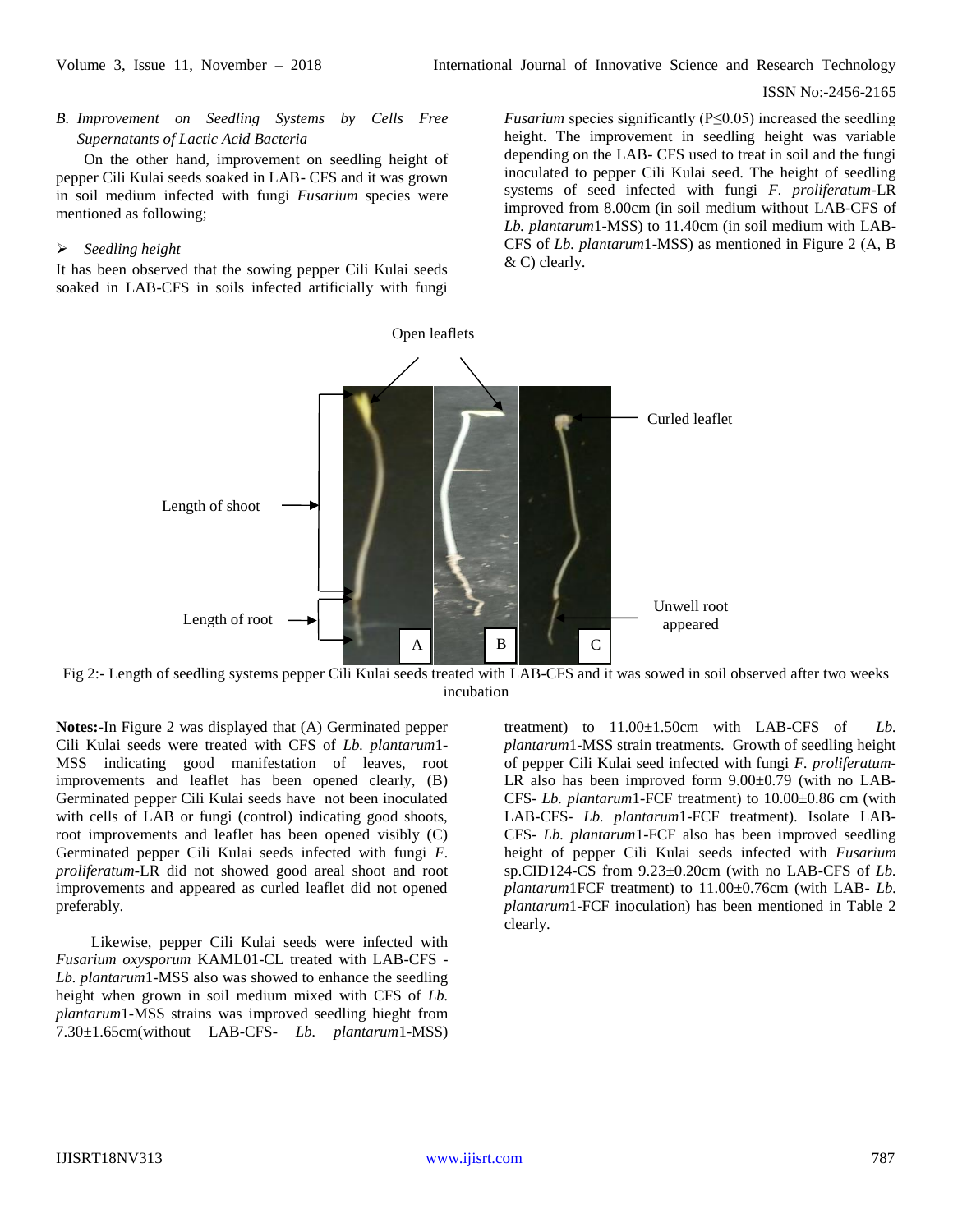| Treatments                                                                             | Measurement of Seedling Systems |                               |                              |
|----------------------------------------------------------------------------------------|---------------------------------|-------------------------------|------------------------------|
|                                                                                        | Seedling height (cm)            | Seedling shoot (cm)           | Seedling root (cm)           |
| Control                                                                                | $12.00 \pm 0.76$ <sup>a</sup>   | $9.00 \pm 0.76$ <sup>a</sup>  | $3.00 \pm 0.28$ <sup>a</sup> |
| CFS of LAB strains treated with seeds                                                  |                                 |                               |                              |
| Lb. plantarum1MSS                                                                      | $11.40 \pm 2.70$ <sup>a</sup>   | $9.00 \pm 1.27$ <sup>a</sup>  | $3.00 \pm 2.10^a$            |
| P. pentosaceus1MSS                                                                     | $8.46 \pm 0.45$ <sup>abc</sup>  | $7.00 \pm 1.44$ <sup>ab</sup> | $2.00{\pm}1.05^{\mathrm{a}}$ |
| Lb. acidophilus ATCC314                                                                | $10.00 \pm 1.80$ <sup>abc</sup> | $8.00 \pm 1.79$ <sup>ab</sup> | $2.00\pm0.05^{\mathrm{a}}$   |
| Lb. plantarum ATCC8014                                                                 | $7.03 \pm 2.91$ <sup>b</sup>    | $9.00 \pm 1.00$ <sup>ab</sup> | $3.53 \pm 2.48^a$            |
| Lb. Plantarum1FF                                                                       | $9.16 \pm 0.28$ <sup>abc</sup>  | $7.00 \pm 0.95$ <sup>ab</sup> | $2.16 \pm 0.76$ <sup>a</sup> |
| CFS of LAB strains treated seeds and grown in soil medium<br>infected with Fungi-CL    |                                 |                               |                              |
| Lb. plantarum $1MSS + Fungi-CL$                                                        | $11.56 \pm 1.50$ <sup>abc</sup> | $9.30 \pm 1.37$ <sup>a</sup>  | $1.26 \pm 0.20$ <sup>a</sup> |
| $P.$ pentosaceus $1MSS + Fungi-CL$                                                     | $10.00 \pm 1.32$ <sup>abc</sup> | $8.30 \pm 1.50$ <sup>ab</sup> | $1.20 \pm 0.26$ <sup>a</sup> |
| Lb. acidophilus $ATCC314 + Fungi-CL$                                                   | $10.00 \pm 0.40$ <sup>abc</sup> | $8.10 \pm 0.10$ <sup>ab</sup> | $2.00 \pm 0.36$ <sup>a</sup> |
| Lb. plantarum ATCC8014 + Fungi-CL                                                      | $9.00 \pm 0.64$ <sup>abc</sup>  | $8.73 \pm 0.64$ <sup>ab</sup> | $1.00 \pm 0.20^{\text{a}}$   |
| Lb. plantarum1FF + Fungi- $CL$                                                         | $10.03 \pm 0.47$ <sup>abc</sup> | $9.00 \pm 0.25$ <sup>a</sup>  | $1.10 \pm 0.26^a$            |
| Fungi-CL                                                                               | $7.30 \pm 1.65$ <sup>c</sup>    | $6.43 \pm 1.88$ <sup>ab</sup> | $0.86 \pm 0.23^b$            |
| CFS of LAB strains treated seeds and grown in soil medium<br>infected with Fungi- $CS$ |                                 |                               |                              |
| Lb. plantarum $1MSS + Fungi-CS$                                                        | $10.16 \pm 1.04$ <sup>abc</sup> | $8.33 \pm 0.76$ <sup>ab</sup> | $2.00 \pm 0.28$ <sup>a</sup> |
| $P.$ pentosaceus1MSS + Fungi-CS                                                        | $9.00 \pm 1.80$ <sup>abc</sup>  | $8.00 \pm 1.77$ <sup>ab</sup> | $1.00 \pm 0.10^a$            |
| Lb. acidophilus $ATCC314 + Fungi-CS$                                                   | $10.00 \pm 0.28$ <sup>abc</sup> | $8.46 \pm 0.49$ <sup>ab</sup> | $1.20 \pm 0.45$ <sup>a</sup> |
| Lb. plantarum ATCC8014 + Fungi-CS                                                      | $11.00 \pm 1.50$ <sup>abc</sup> | $8.00 \pm 0.50$ <sup>ab</sup> | $3.00 \pm 1.00^a$            |
| Lb. plantarum1FF + Fungi- $CS$                                                         | $11.00 \pm 0.76$ abc            | $9.33 \pm 0.76$ <sup>a</sup>  | $2.00 \pm 0.00^a$            |
| Fungi- $CS$                                                                            | $9.23 \pm 0.20$ abc             | $7.80 \pm 0.20$ <sup>ab</sup> | $1.43 \pm 0.57$ <sup>a</sup> |
| CFS of LAB strains treated seeds and grown in soil medium<br>infected with Fungi- $FC$ |                                 |                               |                              |
| Lb. plantarum $1MSS + Fungi-FC$                                                        | $10.06 \pm 1.10^{abc}$          | $9.00 \pm 1.70$ <sup>ab</sup> | $2.00 \pm 0.46^a$            |
| $P.$ pentosaceus1MSS + Fungi- $FC$                                                     | $9.00 \pm 1.51$ <sup>abc</sup>  | $7.16 \pm 1.04^{ab}$          | $1.46 \pm 0.50^a$            |
| Lb. acidophilus ATCC314 + Fungi-FC                                                     | $9.00 \pm 0.63$ <sup>abc</sup>  | $7.33 \pm 0.76$ <sup>ab</sup> | $1.30 \pm 0.26$ <sup>a</sup> |
| Lb. plantarum ATCC8014 + Fungi-FC                                                      | $9.46 \pm 0.55$ abc             | $8.00 \pm 0.50$ <sup>ab</sup> | $1.46 \pm 0.89$ <sup>a</sup> |
| Lb. plantarum1FF + Fungi- $FC$                                                         | $11.16 \pm 1.15^a$              | $9.13 \pm 1.26^a$             | $2.00 \pm 0.26$ <sup>a</sup> |
| Fungi- $FC$                                                                            | $7.56 \pm 1.36$ <sup>b</sup>    | $6.00 \pm 1.00^b$             | $2.00\pm0.60^{\mathrm{a}}$   |
| CFS of LAB strains treated seeds and grown in soil medium<br>infected with Fungi-LR    |                                 |                               |                              |
| Lb. plantarum $1MSS + Fungi-LR$                                                        | $10.00 \pm 0.86$ <sup>abc</sup> | $8.23 \pm 0.75$ <sup>ab</sup> | $1.26 \pm 0.40^a$            |
| $P.$ pentosaceus $1MSS + Fungi-LR$                                                     | $10.00 \pm 0.50$ <sup>abc</sup> | $8.20 \pm 0.40^{ab}$          | $1.30 \pm 0.45$ <sup>a</sup> |
| Lb. acidophilus $ATCC314 + Fungi-LR$                                                   | $8.23 \pm 0.25$ <sup>abc</sup>  | $7.16 \pm 0.28$ <sup>ab</sup> | $1.06 \pm 0.11$ <sup>a</sup> |
| Lb. plantarum ATCC8014 + Fungi-LR                                                      | $8.00 \pm 1.44$ <sup>b</sup>    | $6.16 \pm 0.76$ <sup>ab</sup> | $1.50 \pm 1.00^a$            |
| Lb. plantarum $1FF + F$ ungi-LR                                                        | $10.00 \pm 0.86^{\rm abc}$      | $7.33 \pm 1.15^{ab}$          | $2.16 \pm 0.28$ <sup>a</sup> |
| Fungi-LR                                                                               | $9.00 \pm 0.79$ abc             | $8.30 \pm 1.12$ <sup>ab</sup> | $0.60 \pm 0.36^b$            |

Table 2:- Seedling heights of pepper Cili Kulai seeds treated in CFS of LAB strais and grown in soil medium infected with fungi *Fusarium* species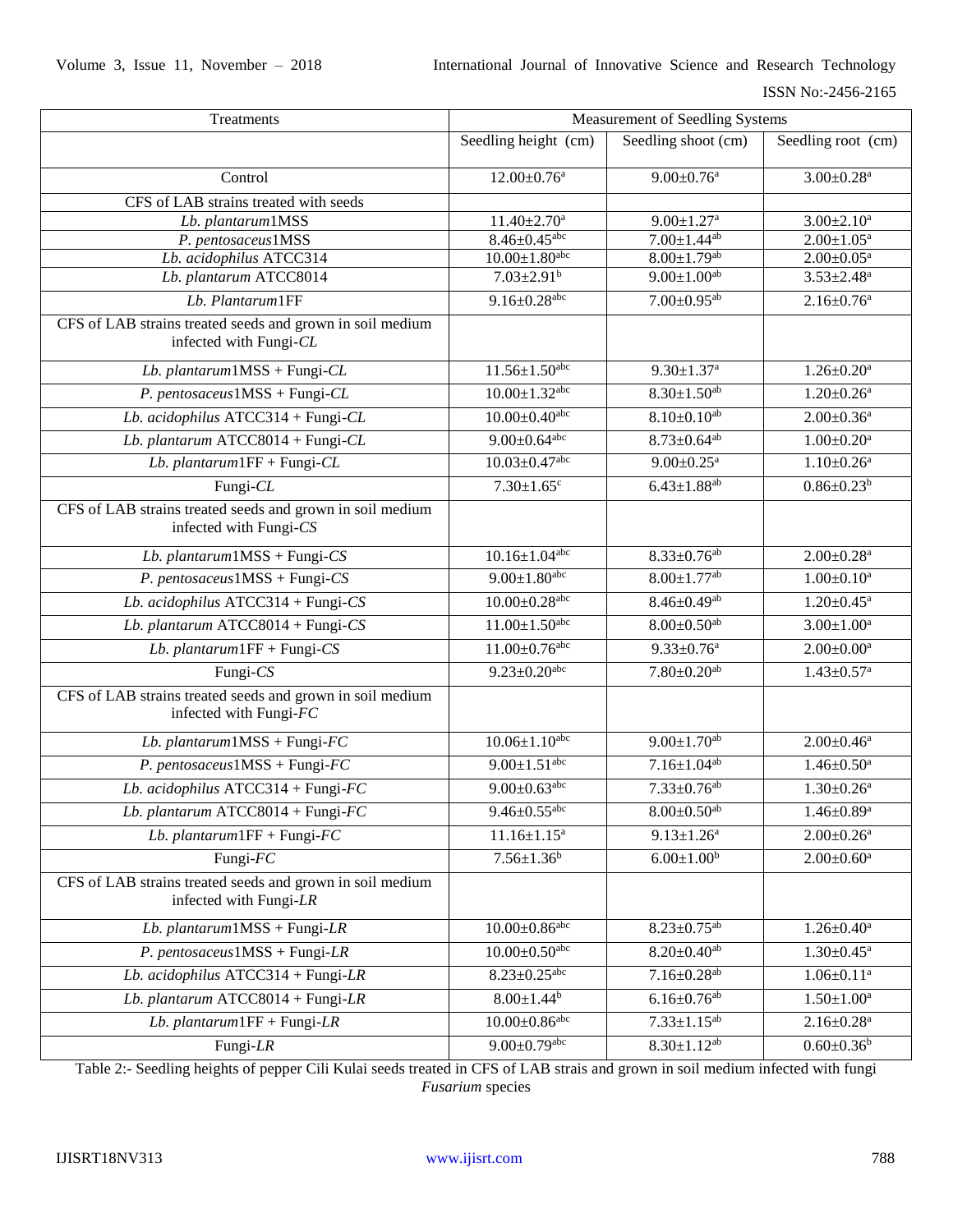**Notes:-**In Table 2 have been mentioned clearly means with same letter in same column are did not significantly differences (P≥0.05) however, means with different letter in same column are showed significantly differences ( $P \le 0.05$ ); Fungi*Fusarium* species; CS =*Fusarium* sp. CID124*,* CL =*F. oxysporum* KAML01, FC = *Fusarium* sp. *fus* 124 and LR =  $F$ . *proliferatum*

However, other fungi *Fusarium* sp. *fus* 124-FC on length of pepper Cili Kulai seedlings systems of seeds also was effected after two week incubation in soil height of seedling value of 8.00cm that less improvement compared to LAB treated seedling systems. Resulting that the pepper Cili Kulai seeds inoculated with CFS of LAB could improve the growth of seedling systems have been noticed that improved in seedling height although the seeds of pepper Cili Kulai were survived in soil medium infected with pathogenic fungi *Fusarium* species.

# *Seedling shoot*

It was observed that shoot of seedling systems did not showed significantly differences (P≥0.05) in the shoot length of pepper Cili Kulai seeds with and soaking prior to seed sowing in fungi *Fusarium* sp. CID124-CS and *F. proliferatum*-LR infected soil medium has been mentioned in Table 2. However, the length of shoot pepper Cili Kulai seeds treated in CFS- *Lb. plantarum*1-MSS while sown in soil medium infected *F. oxysporum*KAML01-CL improved significantly (P≤0.05) in length size from  $6.43\pm1.88$ cm (without soaking in CFS- *Lb. plantarum*1-MSS) to 9.30±1.37cm (with soaking in CFS of *Lb. plantarum*1-MSS strain). In the same way, the shoot length of pepper Cili Kulai seeds soaked in CFS- *Lb. plantarum*1-FCF enhanced significantly (P≤0.05) from  $6.00\pm1.00$  cm (without soaking in LAB-CFS- *Lb. plantarum*1-FCF) to 9.13±1.26 cm (with soaking in LAB-CFS- *Lb. plantarum*1-FCF) when survived in soil medium infected with *Fusarium* sp. *fus* 124-FC after 14days incubation at 28°C in soil medium.

# *Seedling Root*

Obviously, in seedling systems were recorded that the sowing pepper Cili Kulai seeds inoculated with CFS of LAB strains have been improved the seedling root although pepper Cili Kulai seeds were grown in soil medium infected with pathogenic fungi on the other hand, there has not been significantly differences (P≥0.05) from control seedling systems. It was recorded that length of seedling root of pepper Cili Kulai seeds were grown in soil medium infected with fungi *F. proliferatum*-LR and *F. oxysporum* KAML01-CL were significantly  $(P \le 0.05)$  smallest in length size 0.60±0.36cm and 0.86±0.23cm correspondingly, compared to other treatments have been mentioned in Table 2 noticeably. On the contrary pepper Cili Kulai seeds were soaked in CFS-*Lb. plantarum* ATCC8014 strain was grown in soil medium artificially infected with either *Fusarium* sp. CID124-CS or *Fusarium* sp. *fus* 124-FC improved the seedling roots length to

3.00±1.00cm and 2.00±0.60cm, correspondingly, compared to 1.43±0.57cm for control seedling systems. For pepper Cili Kulai seeds grown in soil medium were infected with *Fusarium* sp. CID124-CS seedling roots also enhanced to 1.43±0.57cm. the seedling roots of pepper Cili Kulai seeds were grown in soil medium infected fungi *Fusarium* sp. *fus* 124-FC 2.00±0.60 cm (soil medium without LAB-CFS) was noted more pathogenic on seedling roots improvement after 14days incubation in soil medium.

# **IV. DISCUSSIONS**

Microbial LAB-cells and LAB-CFS of microorganism are known as helpful to improve the seedling systems of Solanaceous plants in agriculture where plants have ability to interact directly with microorganisms when microbial inoculants were applied on seeds treatments deliver microorganisms straight to plants rhizo-sphere in soil medium which surroundings plant root areas (18). Because, microorganisms were produced nutritional supplements it was proved by Narasimha et al. (19) the potential activities of LAB strains namely *Lb. Paracasei* sub sp*. Paracasei, Lb. Paracasei*  subsp*. tolerance*, have been recognised to inhibit bio-mass growth of various fungi which casing wilt diseases on plants and these LAB play an important actions such as microbial Phyto-hormones on Solanaceous plant seeds for instance tomato seeds against *R. solanacerum* that is caused plant wilting and considered one of the most significant crops ailments in agriculture. Similarly, in this study was found that cells and CFS of LAB strains were showed ability to inhibit fungal patho-genicity effects and enhance seedling systems of pepper Cili Kulai seeds soaking with cells or supernatant of LAB were enhanced the germination of pepper Cili Kulai seedling systems whether the pepper Cili Kulai seeds have been artificially were infected by species of *Fusarium* or grown in soil medium infected with fungi *Fusarium* were noticed that to improve the seedling height, length of shoot and roots have been mentioned in Table 1 & 2 apparently. Because, many micro-organism have been recognised and identified to produce plant hormones, bio-fertiliser and fungicidal compounds for examples, (20) detected that microorganism *Pseudomonas* species were produced Phytohormones essences that are recognized as an hormone especially indole acetic acid and siderophores that are an important for crop development and enhancement of plants by direct and indirect mechanisms and necessary for agriculture uses. Similarly, treatments in soil medium by LAB strains could be triggered for systematic acquired resistance (SAR) that expands when plants successfully trigger with defence mechanism by self immunities, in presence of pathogenic contamination, resultant an enhancement synthesis of plant defence chemicals compounds that help to plant development and make stronger cell wall of plants (21). However, seedling systems were noticed to show poor growth which pepper Cili Kulai seeds were did not treated with cells and lactic acid bacterial cells free supernatants but infected with *Fusarium* species with showed poor seedling systems of pepper Cili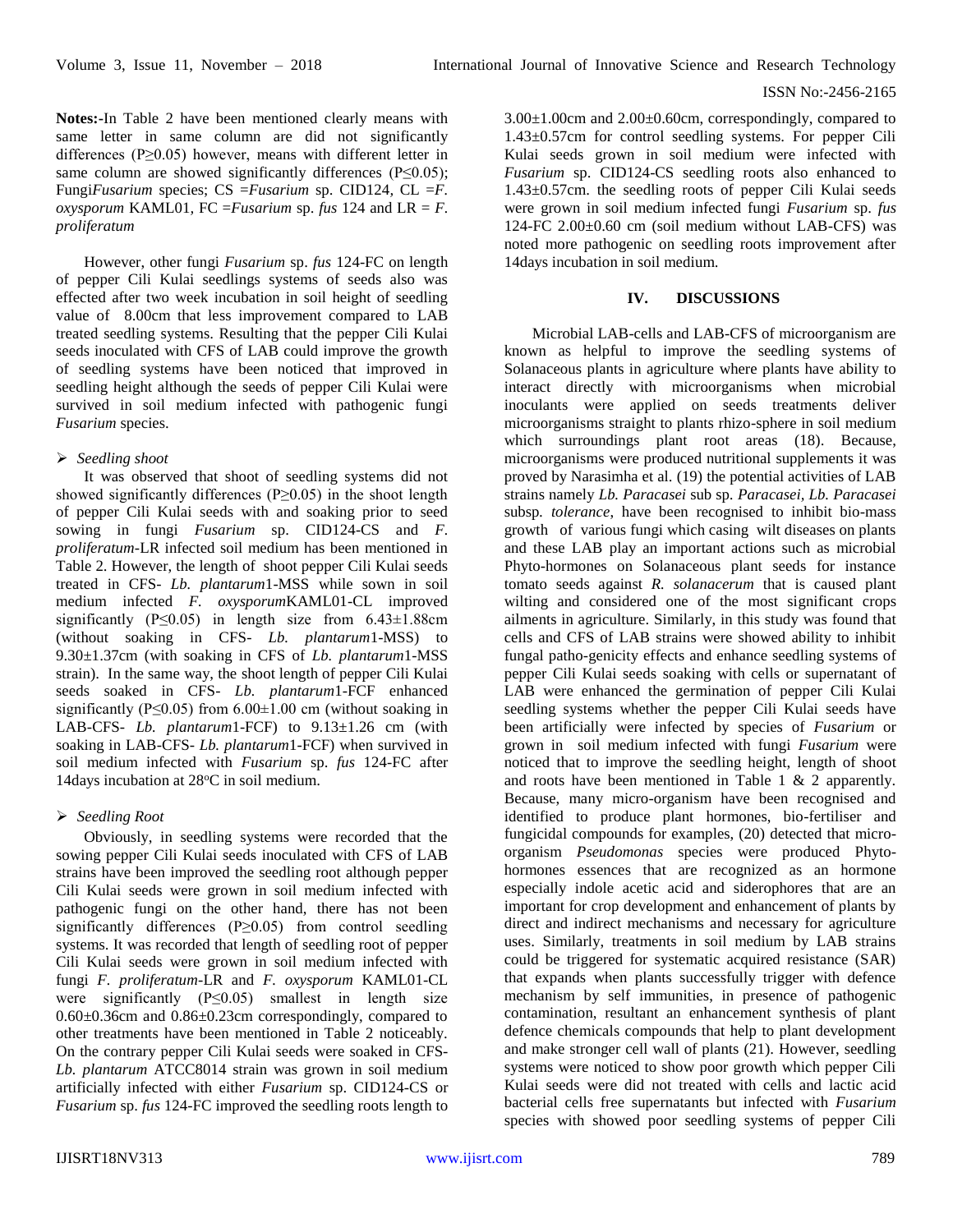Kulai seeds. Because, it was proved that many number of *Fusarium* species causative agent of different diseases on plants as well as seedling systems and seeds germination for example, chilli is susceptible to several diseases that have been caused by plant pathogenic fungi is *Fusarium* species including root rot, wilting and mildew of powdery degasses have been caused with fungi namely *Leveillula taurica*). Same as the root rot and collar rot causes by *Phytophthora capsici*  $(22)$ ;  $(23)$ ;  $(24)$ . Similarly, Asalmol et al.  $(25)$  were reported that seed borne fungi in the chilli seeds and seedling systems such as fungi *F. moniliformae, C. capsici, A. flavus, Rhizopus stolonifer* and *A. Niger* has been recognised that more pathogenicity effect on chilli seeds and suppress to percentages of germination in resulting showed poor seedling systems. However, in this study *Fusarium* species did not suppressed the seedling systems when pepper Cili Kulai seeds were survived in presence of LAB cells and cells free supernatants even the pepper Cili Kulai seeds artificially were infected *Fusarium* species but, patho-genicity effect on pepper Cili Kulai seedling systems were noticed when the Cili Kulai seeds were grown in absence of LAB cells and cells free supernatants after two week incubation in soil medium.

# **V. CONCLUSION**

The germination of pepper Cili Kulai seeds were enhanced their seedling systems well when the seeds of pepper Cili Kulai were inoculated by LAB-cells and LAB-CFS have been showed better percentages germination and developments of pepper Cili Kulai seedling systems; height, shoot length and root length of Cili Kulai seeds. Because, Cili Kulai seeds were infected with the fungi or Cili Kulai seeds were grown in fungi infected with soil medium. Therefore, findings of this experiment support that lactic acid bacterial cells and CFS of *Lb. plantarum* ATCC8014, *P. pentosaceus*1- MSS, *Lb. acidophilus* ATCC314, *Lb. plantarum*1-MSSand *Lb. plantarum*1-FCF could be used as removal agents to suppress pathogenic effect of fungi *Fusarium* species for example; *F. acuminatum*-FC, *F. solani*-CS*,* and *F. oxysporum* f. sp. *lycopersici*-CL*, F. proliferatum*-LR. Simultaneously, LAB strains could be used as a plant hormone to better development of chilli plants seedling systems as well as other plants seedling systems. Furthermore, cells and CFS of LAB were showed improvement on seed germination and seedling systems. Then these LAB isolates could be used to enhance the plant and plant systems in agriculture for future uses.

# **ACKNOWLEDGMENT**

This work was financially maintained by body of Ministry of Education Malaysia and the Department of Science & Technology, University Sains Islam Malaysia through exploratory research grant scheme (ERGS55087) is duly acknowledged so all authors are grateful for financial support to above mentioned University.

#### **REFERENCES**

- [1]. E.C. Oerke, "Crop losses to pests *J. Agric. Sci.* Vol. 144:p.31-43, 2006.
- [2]. T. Galare, J. Caradus, W. Gelernter, T. Jackson, N. Keyhani, J. Kohl, P. Marrone, L. Morin, A. Stewart, "Have bio-pesticides come of age? *Trends Bio-technol*. Vol. 30: p. 250–258, 2012.
- [3]. P. Lehr, "Bio-pesticides: The gold market. Report code CHM029B, *BCC Research, Wellesley, Massachusetts*, 2010.
- [4]. G. Berg, "Plant microbe interactions promoting plant growth and health: perspectives for controlled use of microorganisms in agriculture. *Appl. Microbiol. Biotechnol.* Vol. 84: p. 11-18, 2009.
- [5]. J.K. Vessey, "Plant growth promoting rhizo-bacteria as bio-fertilizers. *Plant. Soil.* Vol. 255: p. 571-586, 2003.
- [6]. M. Arshad & W.T. Jr. Frankenberger, "Microbial production of plant growth regulators*" In metting: F.B. Jr. (eds). Soil Microbial Ecol. Marcel Dekker Inc. New York.* p.307-347, 1992.
- [7]. Y. Ma, M. Rajkumar, Y.M. Luo, H. Freitas, " inoculation of endophytic bacteria on host and non host plants effect on plant growth and Ni uptake. *Journal of Hazardous Materials,* Vol. 195: p. 230- 237, 2011.
- [8]. E. Garcia Fruitos, " lactic acid bacteria: a promising alternative for recombinant protein production. *Microb. Cells Fact.* Vol. 11: p. 157, 2012.
- [9]. H. Shih-Yung, "IAA production by Streptomyces scabies and its role in plant microbe interaction. *Msc Thesis,Cornell University,* 2010.
- [10]. G.B. Dias, V.M. Gomes, T.M. Moraes, U.P. Zottich, G.R. Rabelo, A.O. Carvalho, M. Moulin, L.S. Goncalves, R. Rodrigues, & M. Da Cunha, " Characterization of Capsicum species using anatomical and molecular data", "Characterization of *Capsicum*  species using anatomical and molecular data". *Genetic Molecular Research, (Online first,* 2013.
- [11]. Y. Wahyuni, A.R. Ballester, E. Sudarmonowati, R.J. Bino & A.G. Bovy, "Secondary metabolites of Capsicum species and their importance in the human diet". Journal of Natural production*. DOI: 10.1021/*. p. *300898z (*online *first),* 2013.
- [12]. R.K. Horst, "Plant Diseases and Their Pathogens". *Westcott's Plant Disease Hanbook. XIV, 90 illus., Hardcover, ISBN*. p.978-1-4020-4584-4.p.1318. *[http:](http://www.springer.com/978-1-4020-4584-4)  [//www. springer.com/ 978-1-4020-4584-4,](http://www.springer.com/978-1-4020-4584-4)* 2008.
- [13]. M. Joshi, R. Shrivastava, A.K. Sharma & A. Prakash, " Screening of resistant varieties and antagonistic *Fusariumoxysporum* in chilli for bio-control of